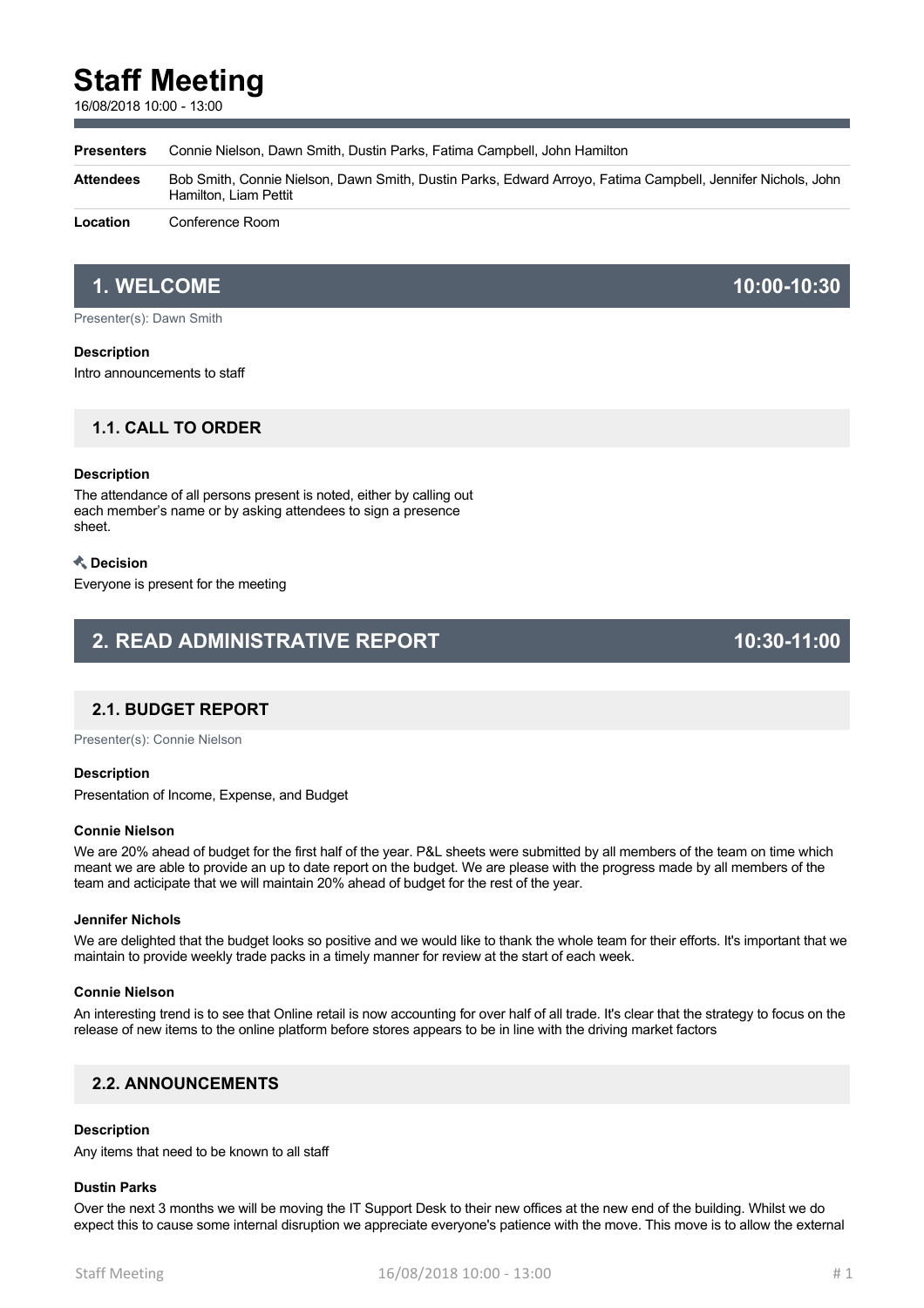fitters to come in and complete the final phase of the redecoration of the first floor.

#### **Discussion**

Sarah Walker is going on maternity leave at the end of this week. We wish her all the best. Edward Jones, who has been shadowing Sarah over the past two weeks will be temping for Sarah for this period.

# **3. PRESENTING ONGOING PROJECTS 11:00-11:30**

# **3.1. TEAM 1**

Presenter(s): Dustin Parks

#### **Jennifer Nichols**

#### **New Store Opening**

We are on track for the opening of our new flag ship store on the high street at the end of the month. All internal fixtures and fittings have been completed and staff have begun training on the new systems and layouts for the store.

#### **Dustin Parks**

We have encountered difficulties with recruitment however this is due to absences within the HR department over the past few days. HR have informed us that they will be finalising the contracts of the remaining new starters this week and we will have completed recruitment ahead of the proposed deadline.

#### **Jennifer Nichols**

We decided to hold a pre-opening event at the site for local members of government and chambers of commerce to see the store and meet some of the staff who will be working there. We've received a number of grants from the local government to get this project up and running and we thought this would be a great opportunity to celebrate the opening.

# **3.2. TEAM 2**

Presenter(s): John Hamilton

# **John Hamilton Re-brand of Childrensware**

This project has been postponed until Spring 2019

# **3.3. TEAM 3**

Presenter(s): Fatima Campbell

## **Discussion**

**Implementation of new e-commerce payments system**

#### **Fatima Campbell**

Following a consultation with our e-commerce partners we have decided to change the method by which online payments are taken and administered. We are in the needs anaylsis phase with out internal IT and Project Management Office to help identify the requirements and process towards making this change. A steering commitee group will be put together to manage the delivery of this project and we plan to meet every 2-weeks.

# **4. NEW BUSINESS 11:30-12:00**

## **Description**

There may be many items in new business

# **4.1. ANY NEW ITEMS**

#### **Description**